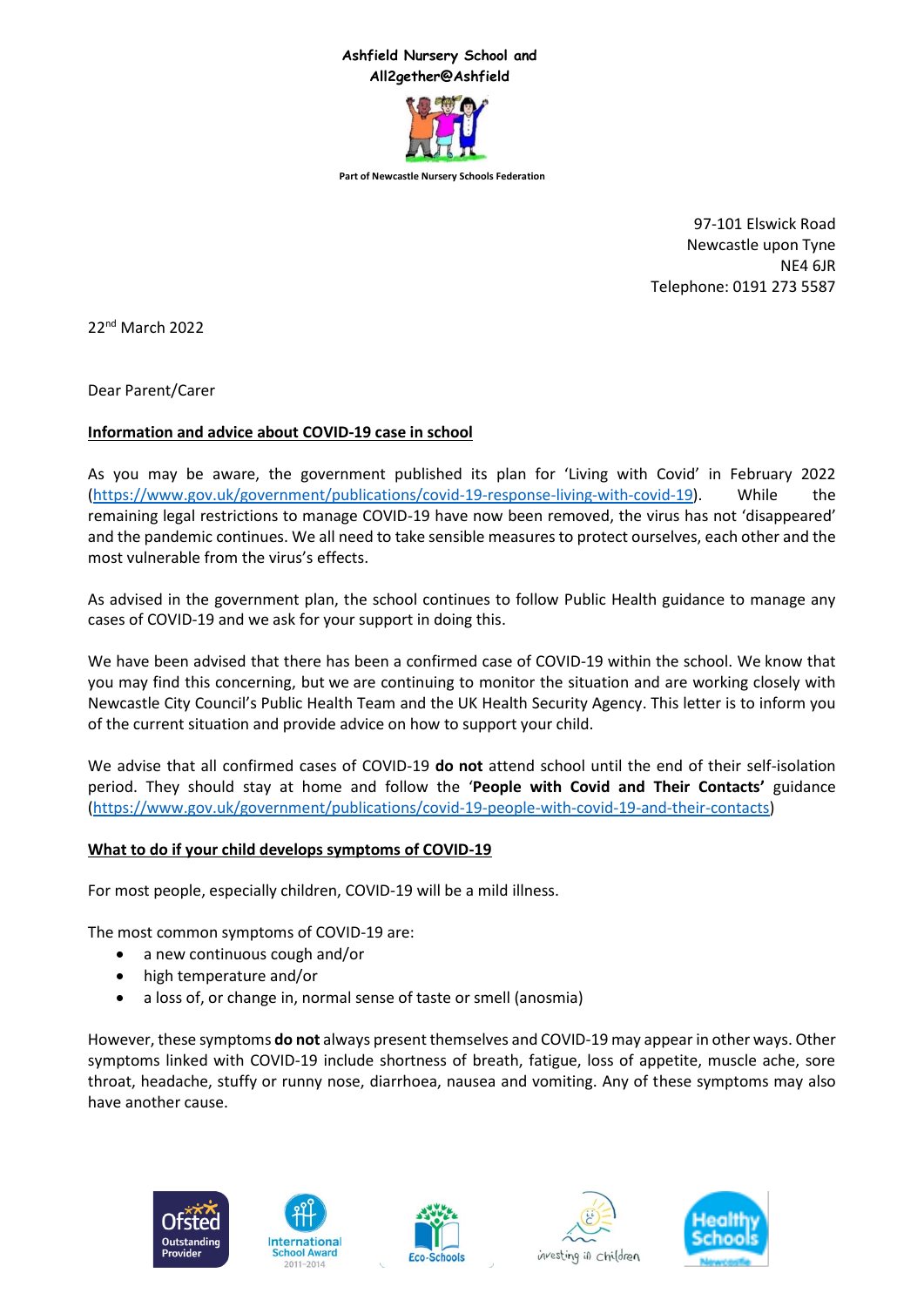If your child develops any of the symptoms of COVID-19, no matter how mild, they should **not** attend school. Please take a precautionary approach and follow public health guidance. They should **remain at home** and **get a PCR test** as soon as possible. They should do this even if they have received one or more doses of a COVID-19 vaccine.

Whilst the Government has said that from the 1 April 2022, it will no longer provide free universal symptomatic testing for the public, until then PCR tests are free of charge.

**To book a free PCR test**, either call 119 or go to the NHS website a[t www.nhs.uk/ask-for-a-coronavirus-test](https://www.nhs.uk/ask-for-a-coronavirus-test) 

If the test is positive, they should self-isolate.

If the test result is negative your child can attend school as normal.

If the PCR test is positive, your child should self-isolate for up to 10 days from the date the symptoms first started. If your child does not have symptoms, but tests positive for COVID-19 using a Lateral Flow Device they should self-isolate, from the date the test was taken.

In this time your child **should not** go to school or to public areas: they should remain at home and not mix with anyone outside of their household. They may be able to leave self-isolation early before the end of 10 full days if:

- They take two Lateral Flow Device tests on consecutive days (12-24 hours apart) **no earlier than the 5th** after the day their symptoms started (or the date of their test if they did not have symptoms), and another LFD test on the following day.
- Both test results are **negative**
- They **do not** have a **high temperature**

They can leave isolation and return to school after their second consecutive negative test result if they do not have a high temperature. For example: If the first test is taken on Day 5 and another the following day (Day 6) and both are negative, and your child **does not** have a high temperature, they can end their selfisolation after the second negative test result and return to school on Day 6. If however, the test on Day 5 is positive, but is negative the next day (Day 6), they must take another test the next day (Day 7). If this is negative, they can return to school after the second negative result.

They should only end their self-isolation after they have had 2 negative LFD tests taken on consecutive days from Day 5. They should stop testing after they have had 2 consecutive negative test results.

If your child is not released from self-isolation early, they should not take another LFD test after the 10th day of their isolation period and can stop self-isolating after this day. This is because they are unlikely to be infectious after the 10th day of their isolation period. Those who continue to feel unwell after 10 days should seek medical advice.

There is a handy diagram on the self-isolation period at the end of this letter to help.

Your child should not take a PCR test if they have had a positive PCR test result in the last 90 days, unless they develop any new symptoms of COVID-19. This is because it is possible for PCR tests to remain positive for some time after COVID-19 infection.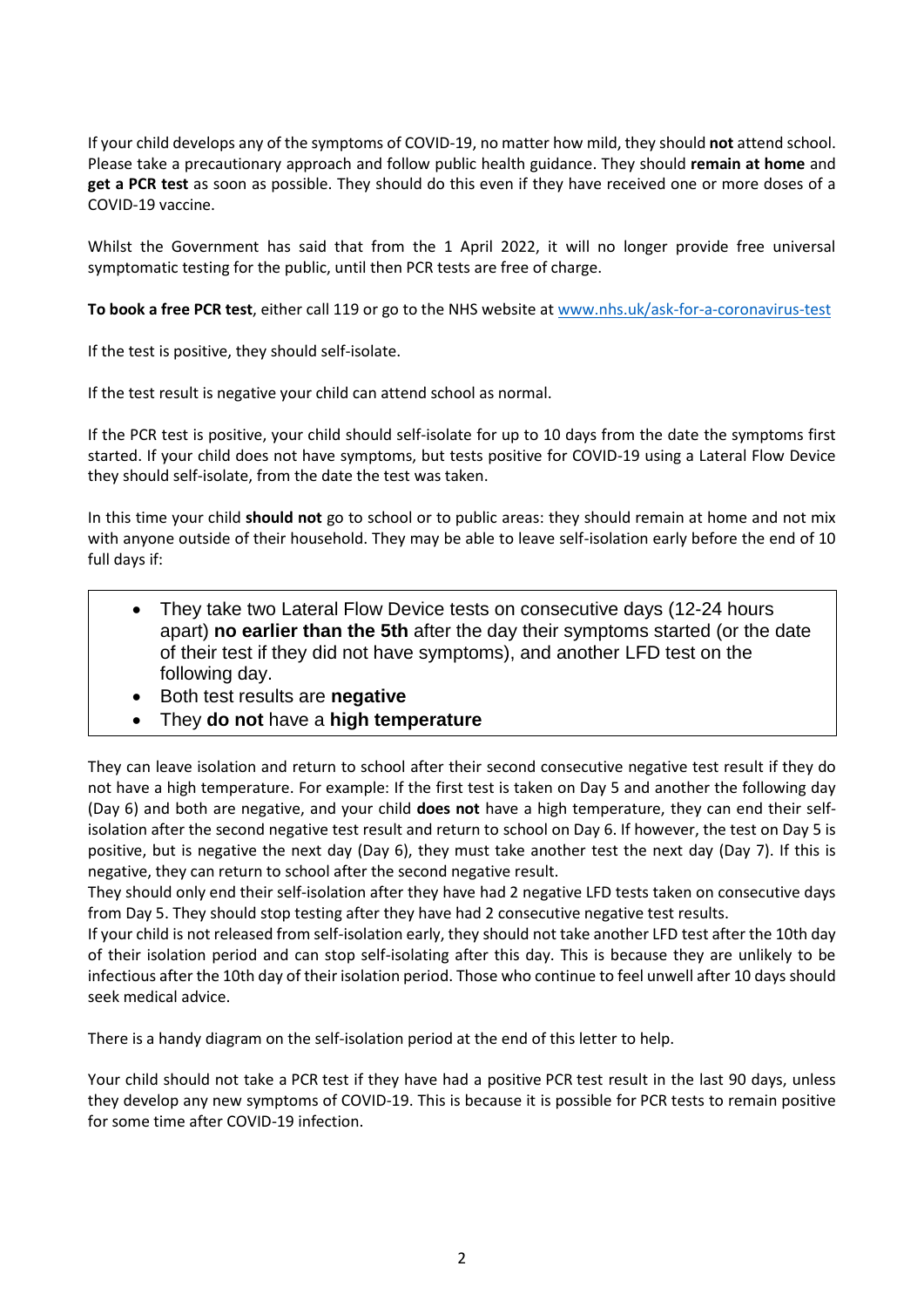# **Where to get Lateral Flow Device (LFD) Tests**

Whilst the Government has said that from the 1 April 2022, it will no longer provide free universal asymptomatic (LFD) testing for the public, until then these are free of charge.

There are different ways to get LFDs for use at home.

- Go online to order for home delivery to [https://www.gov.uk/order-coronavirus-rapid-lateral-flow](https://www.gov.uk/order-coronavirus-rapid-lateral-flow-tests)[tests](https://www.gov.uk/order-coronavirus-rapid-lateral-flow-tests)
- Pick one up from a local pharmacy or collection point put in your postcode at [https://maps.test](https://maps.test-and-trace.nhs.uk/)[and-trace.nhs.uk/](https://maps.test-and-trace.nhs.uk/) to find your nearest one. You can also call into a local pharmacy and ask if they have any LFD home test kits.
- Go online to<https://test-for-coronavirus.service.gov.uk/collect-lateral-flow-kits> and add your details to get a 'collect code' to give to the pharmacist for free home test kit. If you cannot go online, you can get a code by calling 119 (free from landlines and mobiles. Lines are open from 7am to 11pm.)
- Call 119 for free and request a LFD test kit.

Test kits can be re-ordered every 3 days. Occasionally supplies run short. You should keep checking locally and online to obtain supplies.

From the 1 April LFD test kits will be on sale in many pharmacies.

### **Support to Self-Isolate**

If your child is entitled to an income-based Free School Meal this will still be provided.

If you need support with self-isolation Newcastle City Council's Welfare and Wellbeing Team may be able to help you. If you can, you should try to seek help from your friends, family and community first, or look at [www.newcastle.gov.uk](http://www.newcastle.gov.uk/) for local support services. Where this is not possible, the Welfare and Wellbeing team can help.

Visit [www.newcastle.gov.uk/welfare](http://www.newcastle.gov.uk/welfarei) or call 0800 170 7001 (8am-8pm Monday to Friday, 9am-3pm Saturday) to get the support you need.

#### **How to stop COVID-19 spreading**

There are things you can do to help reduce the risk of you and anyone you live with getting ill with COVID-19:

### Remember; '**Hands, Face, Space, Let fresh air in, Test when you have symptoms, Self-isolate when you test positive or have symptoms, Get vaccinated'**:

- Wash your hands with soap and water often do this for at least 20 seconds or use hand sanitiser gel if soap and water are not available.
- Cover your mouth and nose with a tissue or your sleeve (not your hands) when you cough or sneeze. Put used tissues in the bin immediately and wash your hands afterwards.
- Try to stay apart from anyone you don't live with as much as possible.
- Use a face covering when you are indoors in crowded places such as supermarkets and public transport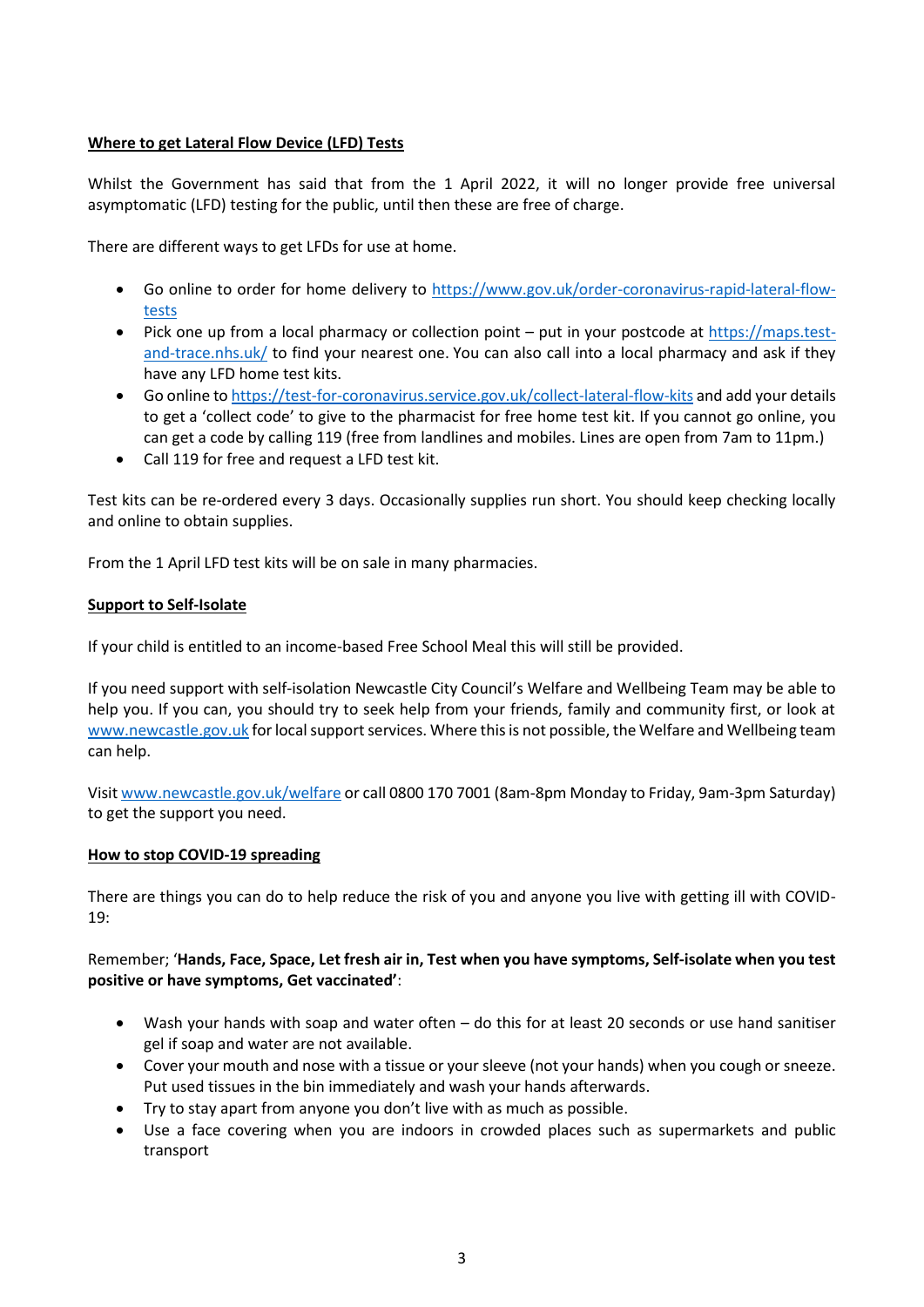- If meeting others, try to do so outside as much as possible and if inside, open the window to let fresh air in
- Try to limit contact with vulnerable people
- Get vaccinated. The vaccines against COVID-19 are safe and effective and give you the best protection against the virus. There are locations across the city where you can be vaccinated; for details go to [www.newcastle.gov.uk/covidvaccine](http://www.newcastle.gov.uk/covidvaccine)

### **Further information**

Further information is available at [www.nhs.uk/coronavirus](http://www.nhs.uk/coronavirus)

Thank you for your support.

Yours faithfully

*A Humble & K Mills*

**Mrs Anne Humble and Mrs Kay Mills Co-Headteachers**